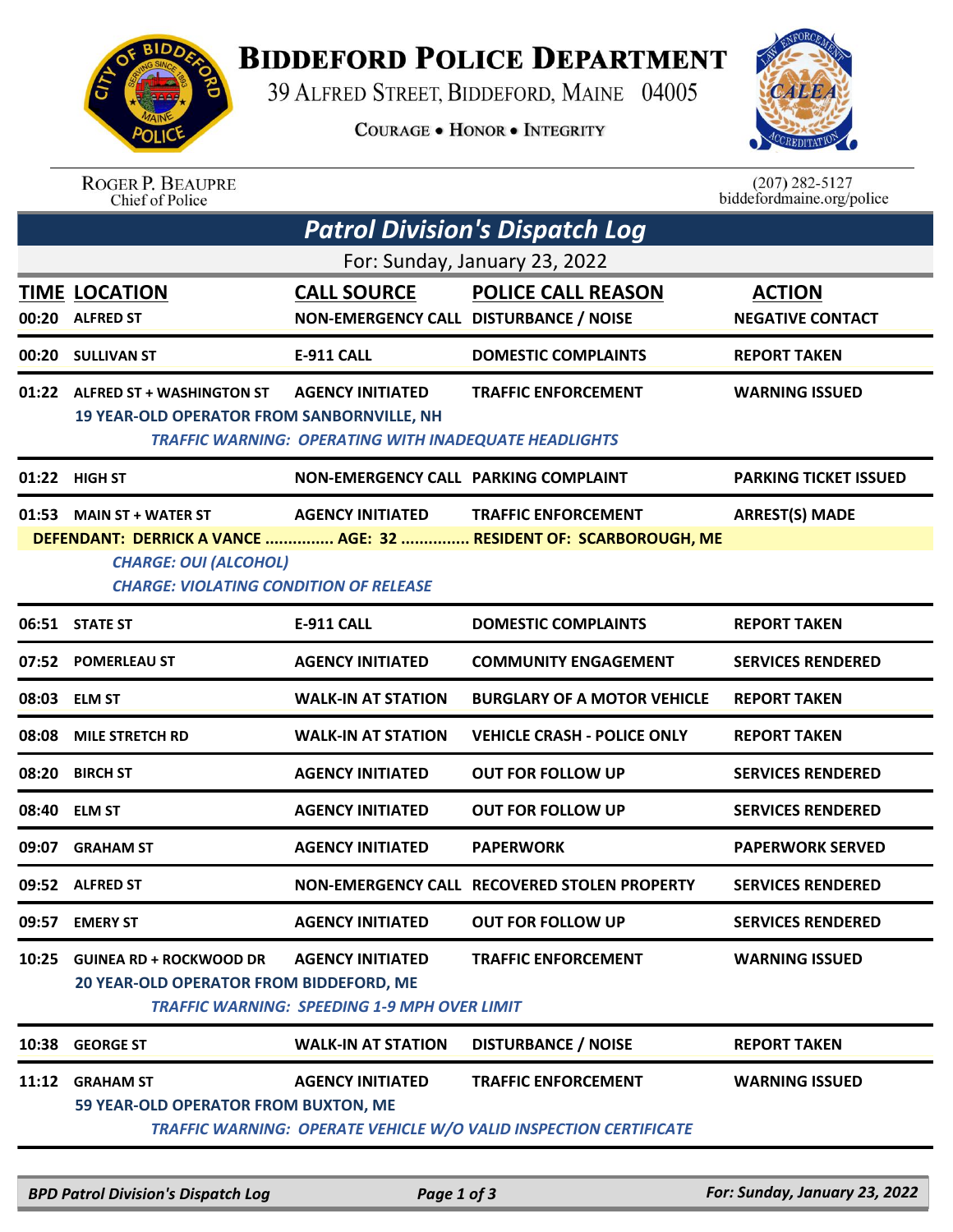| 11:12 | <b>TIME LOCATION</b><br><b>MAIN ST</b>                                          | <b>CALL SOURCE</b><br>NON-EMERGENCY CALL NOISE COMPLAINT                          | <b>POLICE CALL REASON</b>                                                                     | <b>ACTION</b><br><b>SERVICES RENDERED</b> |
|-------|---------------------------------------------------------------------------------|-----------------------------------------------------------------------------------|-----------------------------------------------------------------------------------------------|-------------------------------------------|
| 11:29 | <b>MEETINGHOUSE RD</b>                                                          |                                                                                   | NON-EMERGENCY CALL ARTICLES LOST/FOUND                                                        | <b>SERVICES RENDERED</b>                  |
|       | 11:37 WENTWORTH ST                                                              | <b>NON-EMERGENCY CALL JUVENILE OFFENSES</b>                                       |                                                                                               | <b>SERVICES RENDERED</b>                  |
|       | 13:21 ALFRED ST                                                                 | <b>WALK-IN AT STATION</b>                                                         | <b>CRIM THREAT / TERRORIZING</b>                                                              | <b>REPORT TAKEN</b>                       |
| 13:33 | <b>MAIN ST</b>                                                                  | <b>NON-EMERGENCY CALL PARKING COMPLAINT</b>                                       |                                                                                               | <b>SERVICES RENDERED</b>                  |
| 14:05 | <b>PIERSONS LN</b>                                                              | <b>NON-EMERGENCY CALL ALL OTHER</b>                                               |                                                                                               | <b>SERVICES RENDERED</b>                  |
| 14:36 | <b>MAIN ST</b>                                                                  | <b>E-911 CALL</b>                                                                 | <b>ASSIST: MEDICAL</b>                                                                        | <b>TRANSPORT TO HOSPITAL</b>              |
| 15:54 | <b>MAY ST</b>                                                                   | <b>E-911 CALL</b>                                                                 | <b>ASSIST: MEDICAL W/ ASSIST</b>                                                              | <b>TRANSPORT TO HOSPITAL</b>              |
| 15:56 | <b>RAILROAD AVE</b>                                                             | <b>NON-EMERGENCY CALL BOLO</b>                                                    |                                                                                               | <b>SERVICES RENDERED</b>                  |
|       | 16:04 POOL ST + DECARY RD<br><b>46 YEAR-OLD OPERATOR FROM BIDDEFORD, ME</b>     | <b>AGENCY INITIATED</b><br><b>TRAFFIC WARNING: SPEEDING 10-14 MPH OVER LIMIT</b>  | <b>TRAFFIC ENFORCEMENT</b>                                                                    | <b>WARNING ISSUED</b>                     |
|       | 16:16 PINE ST                                                                   | <b>NON-EMERGENCY CALL ASSIST CITIZEN</b>                                          |                                                                                               | <b>SERVICES RENDERED</b>                  |
| 16:48 | <b>MAIN ST</b>                                                                  | <b>E-911 CALL</b>                                                                 | <b>DOMESTIC COMPLAINTS</b>                                                                    | <b>SERVICES RENDERED</b>                  |
|       | 17:09 SOUTH ST + WILLIAMS CT                                                    | <b>NON-EMERGENCY CALL PARKING COMPLAINT</b>                                       |                                                                                               | <b>SERVICES RENDERED</b>                  |
|       | 17:12 ELM ST                                                                    | NON-EMERGENCY CALL DISTURBANCE / NOISE                                            |                                                                                               | <b>SERVICES RENDERED</b>                  |
|       | 17:42 ALFRED ST + EDWARDS AVE                                                   | <b>E-911 CALL</b>                                                                 | <b>DISABLED VEHICLE</b>                                                                       | <b>SERVICES RENDERED</b>                  |
|       | 17:48 SOUTH ST                                                                  | E-911 CALL                                                                        | <b>DISTURBANCE / NOISE</b>                                                                    | <b>FIELD INTERVIEW</b>                    |
|       | 17:51 WENTWORTH ST                                                              |                                                                                   | NON-EMERGENCY CALL MENTAL ILLNESS CASES                                                       | <b>SERVICES RENDERED</b>                  |
|       | 18:50 GEORGE ST                                                                 | NON-EMERGENCY CALL PARKING COMPLAINT                                              |                                                                                               | <b>GONE ON ARRIVAL</b>                    |
|       | 19:06 ALFRED ST                                                                 | <b>E-911 CALL</b>                                                                 | <b>VEHICLE CRASH - POLICE ONLY</b>                                                            | <b>SERVICES RENDERED</b>                  |
| 19:08 | <b>GRANITE ST + WEST ST</b>                                                     | <b>NON-EMERGENCY CALL BOLO</b>                                                    |                                                                                               | <b>SERVICES RENDERED</b>                  |
| 19:30 | <b>WEST ST</b>                                                                  |                                                                                   | NON-EMERGENCY CALL VEHICLE CRASH - POLICE ONLY                                                | <b>STATE FORM TAKEN</b>                   |
|       | 19:36 CADORETTE AVE                                                             | <b>NON-EMERGENCY CALL DISABLED VEHICLE</b>                                        |                                                                                               | <b>SERVICES RENDERED</b>                  |
|       | 19:37 POOL ST + MEETINGHOUSE RD<br><b>19 YEAR-OLD OPERATOR FROM WINDHAM, ME</b> | <b>AGENCY INITIATED</b><br><b>TRAFFIC CITATION: SPEEDING 20-24 MPH OVER LIMIT</b> | <b>TRAFFIC ENFORCEMENT</b>                                                                    | <b>VSAC ISSUED</b>                        |
| 19:46 | <b>ALFRED ST + BIRCH ST</b><br>29 YEAR-OLD OPERATOR FROM BIDDEFORD, ME          | <b>AGENCY INITIATED</b>                                                           | <b>TRAFFIC ENFORCEMENT</b><br><b>TRAFFIC WARNING: OPERATING WITHOUT HEADLIGHTS AFTER DARK</b> | <b>WARNING ISSUED</b>                     |